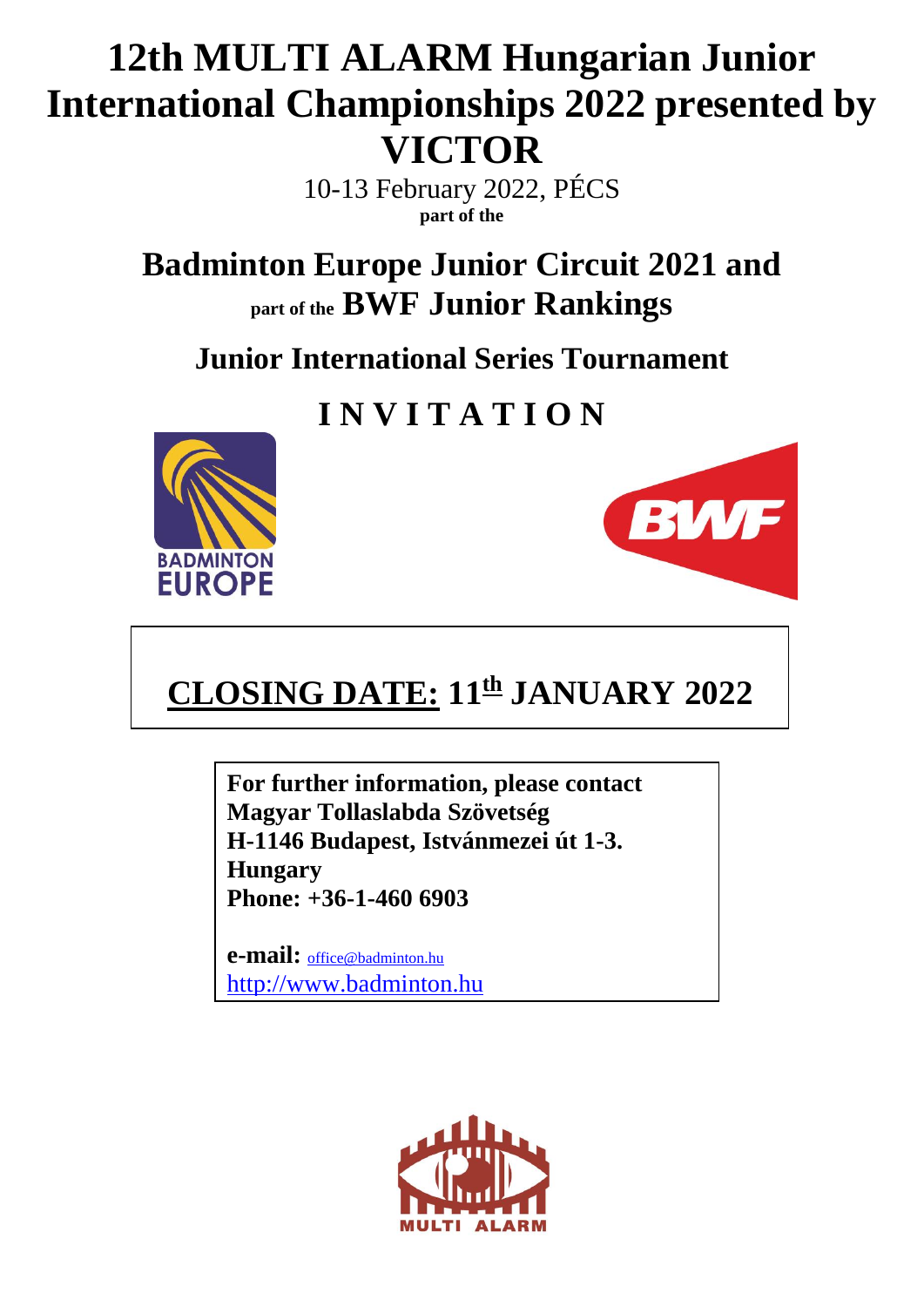| Organizer                      | Magyar Tollaslabda Szövetség (Hungarian Badminton Association),<br>H-1146 Budapest, Istvánmezei út 1-3.<br>Phone: $+36-1-460$ 6903;<br>e-mail: office@badminton.hu                                                                                                                                                                                                                                                                                                                                                                                                                                                                                                             |                                      |                                                                                                                                                                      |                    |   |                |                |              |  |
|--------------------------------|--------------------------------------------------------------------------------------------------------------------------------------------------------------------------------------------------------------------------------------------------------------------------------------------------------------------------------------------------------------------------------------------------------------------------------------------------------------------------------------------------------------------------------------------------------------------------------------------------------------------------------------------------------------------------------|--------------------------------------|----------------------------------------------------------------------------------------------------------------------------------------------------------------------|--------------------|---|----------------|----------------|--------------|--|
| <b>Venue</b>                   | <b>Badminton Center Pécs,</b><br>H-7630 Pécs, Basamalom u.33.                                                                                                                                                                                                                                                                                                                                                                                                                                                                                                                                                                                                                  |                                      |                                                                                                                                                                      |                    |   |                |                |              |  |
| <b>Referee</b>                 | Jeroen Hubregsen                                                                                                                                                                                                                                                                                                                                                                                                                                                                                                                                                                                                                                                               |                                      | Mobile: +32 497 429 678<br>e-mail: referee.hubregsen@gmail.com                                                                                                       |                    |   |                |                |              |  |
| Tournament-<br><b>Director</b> | Melinda Joó                                                                                                                                                                                                                                                                                                                                                                                                                                                                                                                                                                                                                                                                    |                                      | Phone: $+36-1-460$ 6903<br>e-mail: iroda@badminton.hu<br>Mobile: +36 30 719 3739 (Gergely Krausz)<br>+36 30 645 2715 (Tibor Bálega)<br>+36 30 328 0765 (Melinda Joó) |                    |   |                |                |              |  |
| <b>Date</b>                    | 10-13 February 2022                                                                                                                                                                                                                                                                                                                                                                                                                                                                                                                                                                                                                                                            |                                      |                                                                                                                                                                      |                    |   |                |                |              |  |
| <b>Schedule</b>                | $10th$ (Thursday) February<br>$11th$ (Friday) February<br>$12th$ (Saturday) February<br>$13th$ (Sunday) February                                                                                                                                                                                                                                                                                                                                                                                                                                                                                                                                                               |                                      | 10.00 a.m<br>9.00 a.m<br>10.00 a.m<br>10.00 a.m: prize giving ceremony after the finals                                                                              |                    |   |                |                |              |  |
|                                |                                                                                                                                                                                                                                                                                                                                                                                                                                                                                                                                                                                                                                                                                | Round 128 Round 64 Round 32 Round 16 |                                                                                                                                                                      |                    |   | QF             | <b>SF</b>      | F            |  |
|                                | MS - 96                                                                                                                                                                                                                                                                                                                                                                                                                                                                                                                                                                                                                                                                        | 32                                   | 32 <sub>2</sub>                                                                                                                                                      | 16                 | 8 | 4              | $\overline{2}$ | $\mathbf{1}$ |  |
|                                | <b>WS-96</b>                                                                                                                                                                                                                                                                                                                                                                                                                                                                                                                                                                                                                                                                   | 32                                   | 32 <sub>2</sub>                                                                                                                                                      | 16                 | 8 | 4              | $\overline{2}$ | $\mathbf{1}$ |  |
|                                | <b>MD-48</b>                                                                                                                                                                                                                                                                                                                                                                                                                                                                                                                                                                                                                                                                   |                                      | 16                                                                                                                                                                   | 16                 | 8 | $\overline{4}$ | $\overline{2}$ | $\mathbf{1}$ |  |
|                                | <b>WD-48</b>                                                                                                                                                                                                                                                                                                                                                                                                                                                                                                                                                                                                                                                                   |                                      | 16                                                                                                                                                                   | 16                 | 8 | $\overline{4}$ | $\overline{2}$ | $\mathbf{1}$ |  |
|                                | XD - 64                                                                                                                                                                                                                                                                                                                                                                                                                                                                                                                                                                                                                                                                        |                                      | 32                                                                                                                                                                   | 16                 | 8 | $\overline{4}$ | $\overline{2}$ | $\mathbf{1}$ |  |
|                                | <b>128</b><br><b>Total</b>                                                                                                                                                                                                                                                                                                                                                                                                                                                                                                                                                                                                                                                     |                                      |                                                                                                                                                                      | 76<br>128          |   | 15             |                |              |  |
|                                |                                                                                                                                                                                                                                                                                                                                                                                                                                                                                                                                                                                                                                                                                | Thursday                             |                                                                                                                                                                      | Saturday<br>Friday |   |                | Sunday         |              |  |
|                                | This is a provisional schedule, the final schedule will be published after the draw is made.                                                                                                                                                                                                                                                                                                                                                                                                                                                                                                                                                                                   |                                      |                                                                                                                                                                      |                    |   |                |                |              |  |
| <b>Entry fees</b>              | Single events: 30€ Double: 25€ per player/events<br>The entry fee must be paid by cash before the first match. It is possible to pay the entry<br>fee in advance by bank transfer for request after getting an invoice from the organizer!<br>The Member that enters a player/pair into a BEC Junior Circuit tournament is responsible<br>for paying the entry fees for that player/pair. The entry fees become due if a player is<br>entered and has not been withdrawn when the entry deadline passes. The entry fees will<br>not be refunded in the case of a withdrawal. For all the withdrawn players the organisers<br>can invoice the entry fee to the relevant Member. |                                      |                                                                                                                                                                      |                    |   |                |                |              |  |
| <b>Entries</b>                 | All entries must be done by using the BWF Online Entry System:<br>https://bwf.tournamentsoftware.com/tournament/944DE527-1891-4EE2-98CF-<br>6D013911A0BD                                                                                                                                                                                                                                                                                                                                                                                                                                                                                                                       |                                      |                                                                                                                                                                      |                    |   |                |                |              |  |
|                                | Entries must be submitted no later than Tuesday, $11th$ January 2022 at 23.59 BWF HQ<br>time $(GMT + 08.00)$ .<br>Organisers are allowed to refuse entries if players have outstanding fees from a previous<br>year.                                                                                                                                                                                                                                                                                                                                                                                                                                                           |                                      |                                                                                                                                                                      |                    |   |                |                |              |  |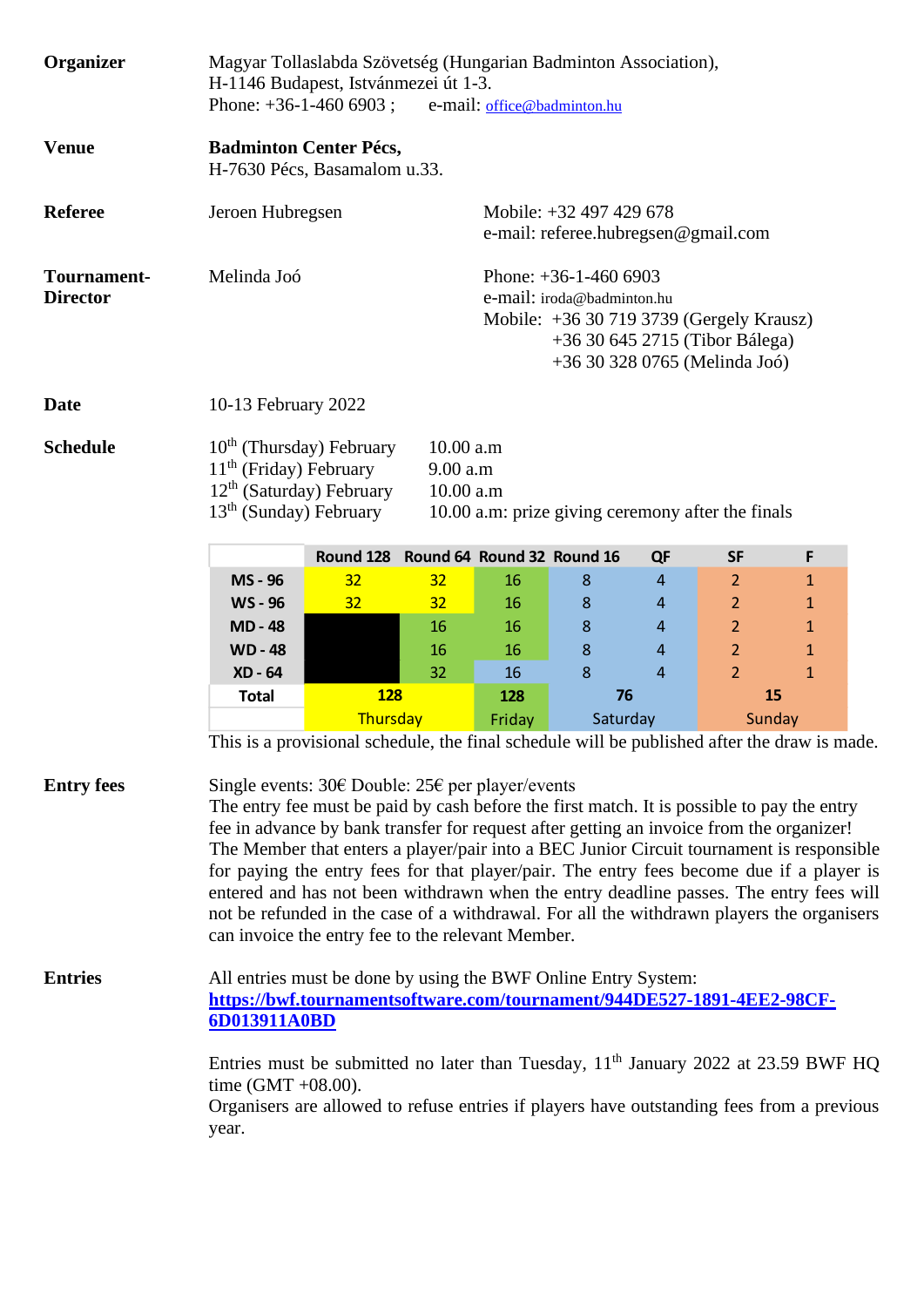|                                     | Compliance with General Competition Regulations Clause 7.9<br>GCR 7.9: "In making or authorising entries, the Member concerned is reconfirming its<br>acceptance, and acceptance by the Players being entered, of the BWF's regulations and<br>Disciplinary processes."                                                                                                                                                                                                                                                                                                                                                                                                                                                                                                                                                                                                                                                                                                                                                                                                                                                                                                                                                                               |  |  |  |  |
|-------------------------------------|-------------------------------------------------------------------------------------------------------------------------------------------------------------------------------------------------------------------------------------------------------------------------------------------------------------------------------------------------------------------------------------------------------------------------------------------------------------------------------------------------------------------------------------------------------------------------------------------------------------------------------------------------------------------------------------------------------------------------------------------------------------------------------------------------------------------------------------------------------------------------------------------------------------------------------------------------------------------------------------------------------------------------------------------------------------------------------------------------------------------------------------------------------------------------------------------------------------------------------------------------------|--|--|--|--|
| <b>Withdrawals</b>                  | Please ensure that the Organizer is informed immediately when a player has to withdraw,<br>together with the reason                                                                                                                                                                                                                                                                                                                                                                                                                                                                                                                                                                                                                                                                                                                                                                                                                                                                                                                                                                                                                                                                                                                                   |  |  |  |  |
| <b>Closing date</b>                 | 11 <sup>th</sup> January 2022                                                                                                                                                                                                                                                                                                                                                                                                                                                                                                                                                                                                                                                                                                                                                                                                                                                                                                                                                                                                                                                                                                                                                                                                                         |  |  |  |  |
| <b>Events</b>                       | Men's Singles, Women's Singles, Men's Doubles, Women's Doubles, Mixed Doubles.<br>The number of players/pairs to be accepted for the Single events are 96, in Doubles<br>events 48 and in Mixed Doubles 64. In accordance with regulation § 9.2 and § 9.3 in<br>BWF Statutes, Section 5.3.3.2: World Junior Ranking System, an event must contain at<br>least 8 (eight) competitors in the first published version of the main draw. If the required<br>number of competitors is not met in the first published version of the main draw, this<br>particular event shall not count towards any ranking.<br>In accordance with regulation § 9.4 in BWF Statutes, Section 5.3.3.2: World Junior<br>Ranking System, an event must contain at least 1 (one) entry from a Member other than<br>the hosting Member in the first published version of the main draw. If an event does not<br>contain at least 1 (one) entry from a Member other than the hosting Member in the first<br>published version of the main draw, this particular event shall not count towards any<br>ranking.<br>BADMINTON EUROPE is not liable for any costs incurred by third persons (players,<br>coaches, umpires, team managers etc.) because of an event not having enough |  |  |  |  |
|                                     | competitors to count for the rankings.                                                                                                                                                                                                                                                                                                                                                                                                                                                                                                                                                                                                                                                                                                                                                                                                                                                                                                                                                                                                                                                                                                                                                                                                                |  |  |  |  |
| System of the<br><b>Competition</b> | K.O. system according to the Laws of Badminton and Competition Regulations<br>of the BWF.                                                                                                                                                                                                                                                                                                                                                                                                                                                                                                                                                                                                                                                                                                                                                                                                                                                                                                                                                                                                                                                                                                                                                             |  |  |  |  |
| <b>Eligibility</b>                  | Participation is open to players born in 2004 or later of any National Association<br>recognised by the BWF. For the Hungarian players it is needed Hungarian Competitor<br>License.                                                                                                                                                                                                                                                                                                                                                                                                                                                                                                                                                                                                                                                                                                                                                                                                                                                                                                                                                                                                                                                                  |  |  |  |  |
| <b>Shuttles</b>                     | Victor Master Ace                                                                                                                                                                                                                                                                                                                                                                                                                                                                                                                                                                                                                                                                                                                                                                                                                                                                                                                                                                                                                                                                                                                                                                                                                                     |  |  |  |  |
| <b>Courts</b>                       | 6 Herculan courts                                                                                                                                                                                                                                                                                                                                                                                                                                                                                                                                                                                                                                                                                                                                                                                                                                                                                                                                                                                                                                                                                                                                                                                                                                     |  |  |  |  |
| <b>Visa</b>                         | If you need Visa for Hungary please ask the Hungarian Badminton Association for the<br>official Invitation letter. The deadline is 11 <sup>st</sup> January 2022. We advise to arrange the VISA<br>on time.                                                                                                                                                                                                                                                                                                                                                                                                                                                                                                                                                                                                                                                                                                                                                                                                                                                                                                                                                                                                                                           |  |  |  |  |
| <b>Draw</b>                         | Will be made by the Badminton Europe on 25th January 2022.                                                                                                                                                                                                                                                                                                                                                                                                                                                                                                                                                                                                                                                                                                                                                                                                                                                                                                                                                                                                                                                                                                                                                                                            |  |  |  |  |
| <b>Condition of</b><br>play         | The tournament will be played in full accordance with the Laws of Badminton and<br>the BWF Competition Regulations as well as the BEC Junior Circuit Regulations.                                                                                                                                                                                                                                                                                                                                                                                                                                                                                                                                                                                                                                                                                                                                                                                                                                                                                                                                                                                                                                                                                     |  |  |  |  |
|                                     | Competitors must be prepared to play at the times determined for the events for which<br>they have entered. Competitors will be scratched if not ready to play when called.                                                                                                                                                                                                                                                                                                                                                                                                                                                                                                                                                                                                                                                                                                                                                                                                                                                                                                                                                                                                                                                                           |  |  |  |  |
|                                     | 13.1 Colour, design, lettering and advertising on clothing shall be regulated by BWF<br>Statutes, Section 5.2.3: Junior Tournament Regulations § 12 to 16. A player violating<br>these regulations shall be penalised by an administrative fine of 50,00 EUR.                                                                                                                                                                                                                                                                                                                                                                                                                                                                                                                                                                                                                                                                                                                                                                                                                                                                                                                                                                                         |  |  |  |  |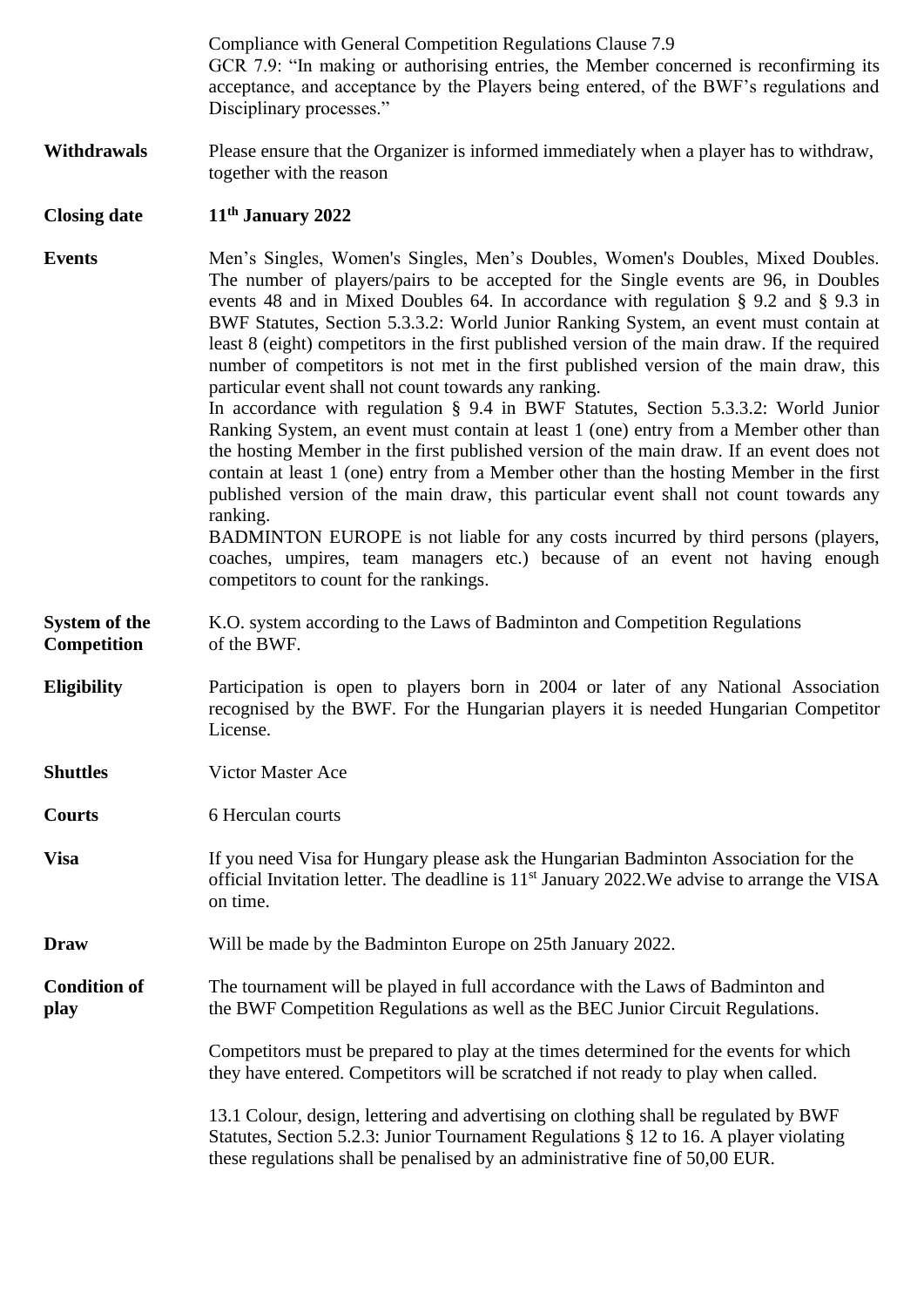13.2 It is mandatory for the semi-finals and finals that partners in doubles wear the same colour of the T-shirt and shorts/skirts. Failing to do so shall result in an administrative fine of 50,00 EUR.

| <b>Accommodation</b>         | <b>Hotel Palatinus City Center 3* Superior</b><br>1.<br>Address: H-7621 Pécs, Király utca 5.                                                                                                                                                                                                                                                                                                                                                                                                                                                                                                                                                                                                                                                                                     |  |  |  |  |
|------------------------------|----------------------------------------------------------------------------------------------------------------------------------------------------------------------------------------------------------------------------------------------------------------------------------------------------------------------------------------------------------------------------------------------------------------------------------------------------------------------------------------------------------------------------------------------------------------------------------------------------------------------------------------------------------------------------------------------------------------------------------------------------------------------------------|--|--|--|--|
|                              | 55€/night/room<br>Single room:<br>Double room:<br>70€/night/room<br>90€/night/room<br>Triple room:<br>The price of the room includes breakfast.                                                                                                                                                                                                                                                                                                                                                                                                                                                                                                                                                                                                                                  |  |  |  |  |
|                              | Lunch and dinner in the Sports hall can be ordered from the organizer.<br>The price is $8 \in \mathcal{E}$ meal (menu of soup and main dish)                                                                                                                                                                                                                                                                                                                                                                                                                                                                                                                                                                                                                                     |  |  |  |  |
|                              | The hotel booking must be made through the organizers using the attached form by<br>the 20th January 2022 and must be paid to the organizers as well! Can be paid by<br>bank transfer in advance or by cash in the Sportshall during the event.                                                                                                                                                                                                                                                                                                                                                                                                                                                                                                                                  |  |  |  |  |
| <b>Local transport</b>       | Provided by the organizer free between the train station Pecs, the hotel and the sports<br>hall. The organizer is not able to offer transport for the players and officials who are not<br>staying in the official hotels!                                                                                                                                                                                                                                                                                                                                                                                                                                                                                                                                                       |  |  |  |  |
|                              | The organizer can provide transport from the Budapest Airport to Pecs and back to the<br>Airport for $25\epsilon$ per person (the price includes the transfer cost from and to the airport).                                                                                                                                                                                                                                                                                                                                                                                                                                                                                                                                                                                     |  |  |  |  |
| <b>System of competition</b> | K.O. system according to the Laws of Badminton and Competition Regulations<br>of the BWF                                                                                                                                                                                                                                                                                                                                                                                                                                                                                                                                                                                                                                                                                         |  |  |  |  |
| <b>Medical service</b>       | A doctor will be in the Sports hall during the tournament.                                                                                                                                                                                                                                                                                                                                                                                                                                                                                                                                                                                                                                                                                                                       |  |  |  |  |
| <b>Massage service:</b>      | Sport massage service can be required in the Sports hall during the tournament. The<br>price is $10\epsilon/30$ minutes                                                                                                                                                                                                                                                                                                                                                                                                                                                                                                                                                                                                                                                          |  |  |  |  |
| Drug testing                 | According to Hungarian Law Drug Testing may be carried out on a random basis at any<br>time.                                                                                                                                                                                                                                                                                                                                                                                                                                                                                                                                                                                                                                                                                     |  |  |  |  |
| <b>Doping Control</b>        | Doping control in badminton, in accordance with BWF Anti-Doping Regulations, is<br>conducted out-of-competition and in-competition with the collection of urine and/or<br>blood samples.<br>Athletes are responsible for any substance found in their body. Before an athlete takes<br>any medication, they should check with their doctor, and if necessary, get a Therapeutic<br>Use Exemption (TUE).<br>For more information about anti-doping, please visit the BWF website:<br>https://corporate.bwfbadminton.com/integrity/anti-doping-overview/                                                                                                                                                                                                                           |  |  |  |  |
| COVID-19                     | Please be aware that the tournament takes place during the current pandemic situation<br>with COVID-19. The conditions for hosting the tournament, as well as hygiene, sanitary<br>and preventive measures, will be those determined by the Hungarian authorities at all<br>times. If the Hungarian authorities require it, each participant may have to deliver a<br>responsible declaration before participating in the tournament.<br>Should the event be cancelled with short notice by the Hungarian authorities, due to the<br>COVID-19 situation, beyond the control of both Badminton Europe and the Hungarian<br>Badminton Federation, neither of them will be liable for any costs related to travelling or<br>accommodation made by players/officials for this event. |  |  |  |  |